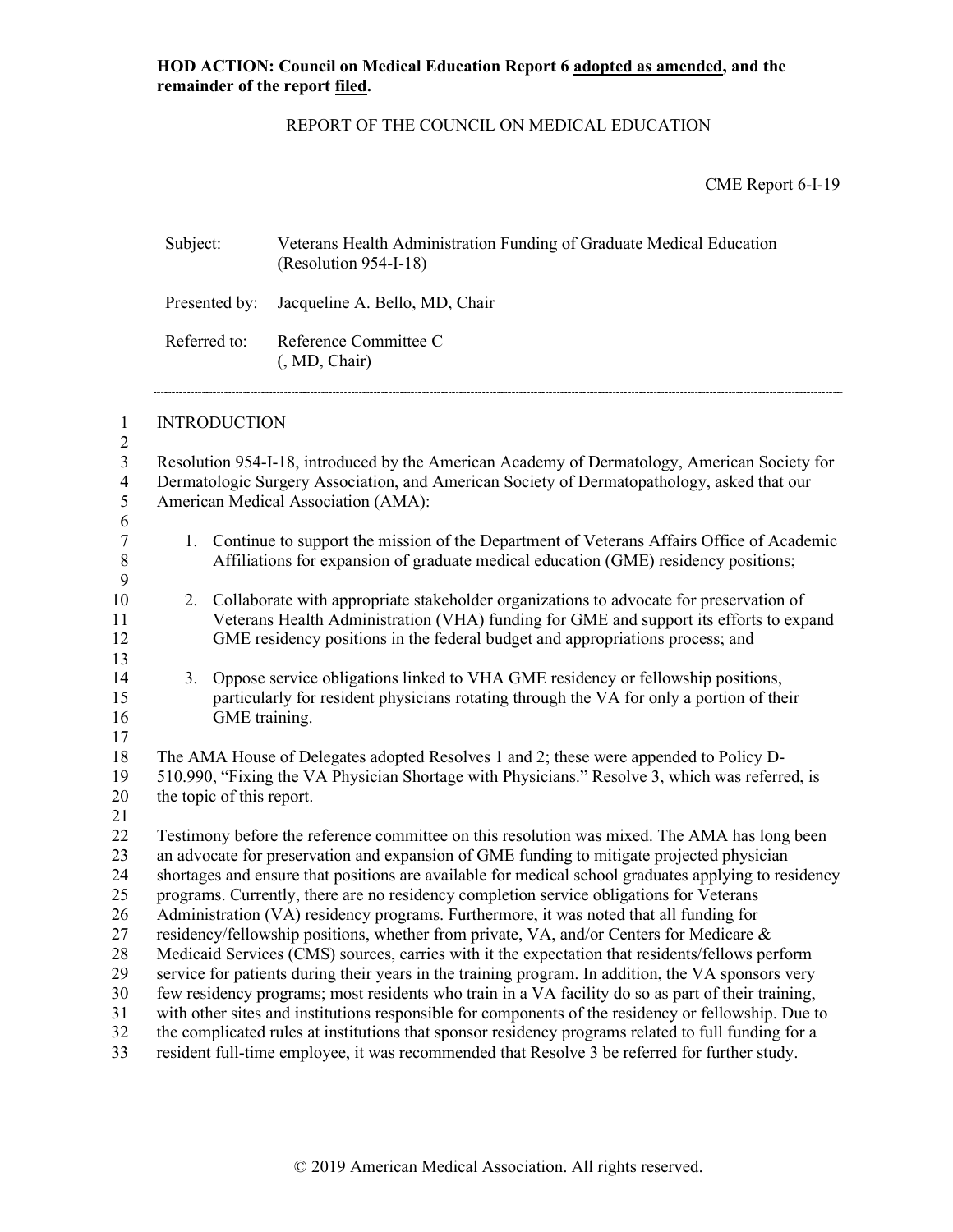BACKGROUND

 The Department of Veterans Affairs (VA) has long supported the training of health care 4 professionals as part of its mission. With very few exceptions, the VA does not sponsor and operate<br>5 its own GME programs, but instead partners with teaching hospitals to provide rotations in VA its own GME programs, but instead partners with teaching hospitals to provide rotations in VA medical facilities, sharing the costs of faculty and residents when residents are training in VA facilities. When a resident is training at a VA facility, that resident is not counted as part of the 8 Medicare GME cap for the sponsoring institution (and so is not paid via Medicare). This allows the<br>9 sponsoring institution to train additional residents above its Medicare can. Over 43,000 residents sponsoring institution to train additional residents above its Medicare cap. Over 43,000 residents 10 and fellows rotate through roughly 11,000 VA-funded full-time-equivalent residency positions in VA medical facilities each year; while rotating through the VA, residents remain employees of the sponsoring institution and are not employees of the VA, nor are they subject to service obligations 3 upon completion of the rotation or training program.<sup>1</sup> Approximately one third of the entire GME 14 workforce per year receives training in VA facilities and provides care to veterans.<sup>[2](#page-4-1)</sup> *VA GME Expansion*

 The Veterans Access, Choice, and Accountability Act (VACAA) of 2014 included a requirement that the VA expand the number of residents and fellows it trains by up to 1,500 positions by 2024, in selected specialties and/or geographic areas, as well as specialties designated as critical need specialties located within health professional shortage areas (as defined by the Health Resources and Services Administration), having a shortage of physicians, rural locations, or in a program/area [3](#page-4-2) where there are significant delays in veteran access to care.<sup>3</sup> After five rounds, the VA has approved 1,055 positions, from 2015 through 2019 (443.2 in primary care, 229.1 in mental health, 25 and 383.0 in critical need specialties). $4 \times 25$ 

 Subsequent legislation introduced in 2017, but not passed, also increased the number of GME positions funded by the VA by 1,500, but required a service obligation post-GME equal to the 29 number of years of residency stipend and benefit support.<sup>5,[6](#page-4-5)</sup>

 The VA Maintaining Internal Systems and Strengthening Integrated Outside Networks (MISSION) Act of 2018 builds upon VACAA in that one of its aims is to increase GME in rural locations, an 33 area in which VACAA has had limited success.<sup>4</sup> The MISSION Act will enable the VA to place at least 100 residents (through positions created by VACAA) in "covered" federal facilities, that may not be on a traditional VA campus. Indian Health Service facilities, Federally Qualified Health Centers, Department of Defense medical centers, or other underserved VA areas are included as sites for potential GME expansion. The MISSION Act also provides the VA authority to assist in the development costs of starting new GME programs in VA-designated underserved areas. Finally, the MISSION Act includes provisions to enable the VA to recruit physicians and dentists into rural and underserved areas through two scholarship opportunities and a loan repayment program. The Health Professions Scholarship Program (HPSP) will offer scholarships to medical and dental students in exchange for VA service, with a repayment period of 18 months per year of support. Upon completion of training, the participants will be assigned by the VA to areas experiencing a critical need in the specialty of training. The number of scholarships to be funded 45 will be based on VA-determined provider shortages.<sup>[7](#page-4-6)</sup>

 A second scholarship opportunity provides four years of tuition, fees and stipend support to two veterans at nine medical schools:

- 
- Charles R. Drew University of Medicine and Science (California)
- Howard University College of Medicine (District of Columbia)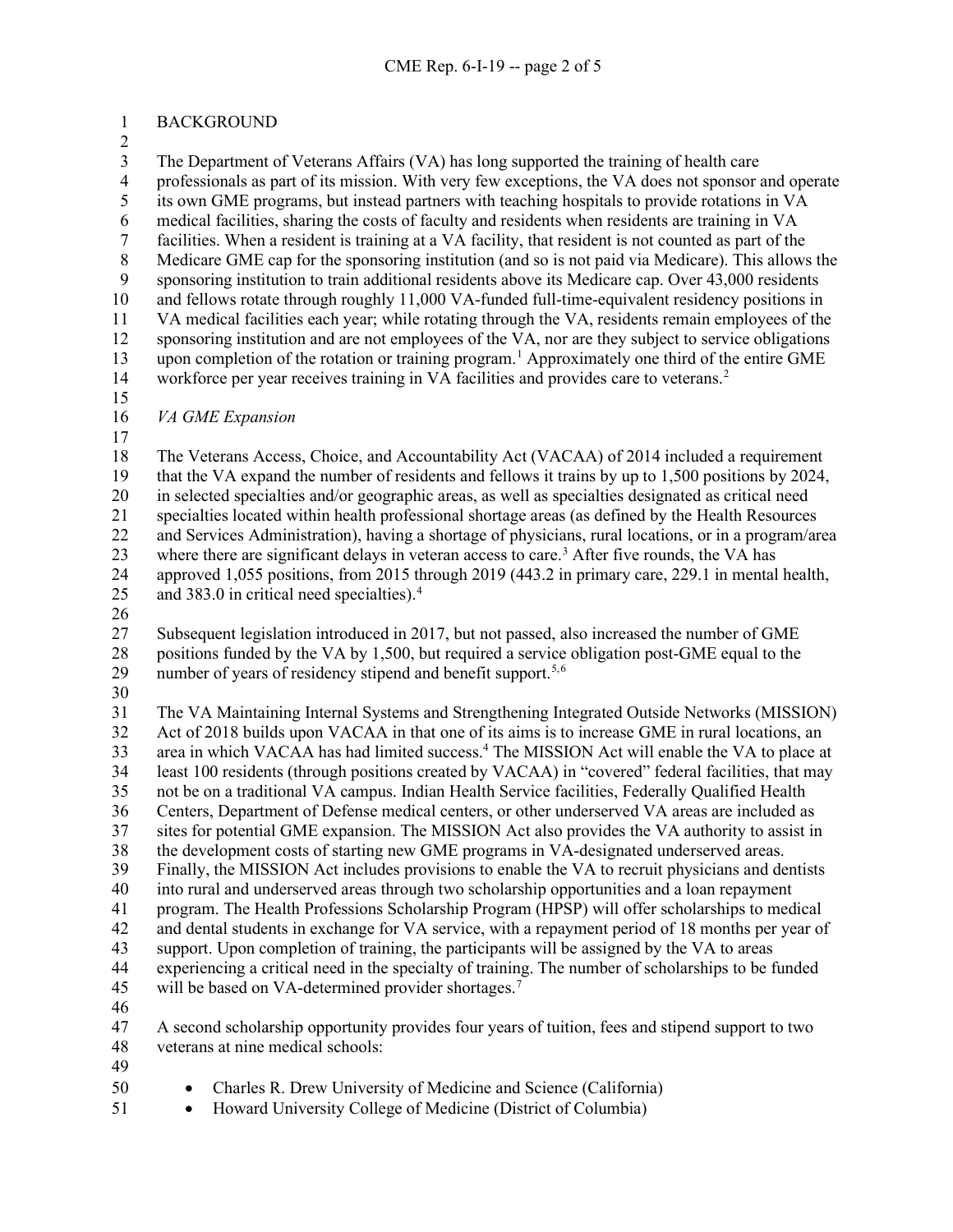1 • Morehouse School of Medicine (Georgia) • Wright State University Boonshoft School of Medicine (Ohio) • University of South Carolina School of Medicine • East Tennessee State University James H. Quillen College of Medicine • Meharry Medical College (Tennessee) • Texas A&M Health Science Center College of Medicine • Joan C. Edwards School of Medicine at Marshall University (West Virginia) After completion of residency or fellowship, the recipient of the scholarship is required to practice 10 in a VA facility for four years.<sup>7</sup> The Specialty Education Loan Repayment program offers \$40,000 in loan repayment to residents (who have at least two or more years left of training) in exchange for 12 months' service post-GME in a VA medical center or site, with a maximum of \$160,000 loan repayment. Preferences will be given to veterans, residents training in rural areas or in the Indian Health Services, or in sites in underserved areas. Rather than an assignment by the VA, recipients in the loan repayment program 17 can select from a list of approved sites the location of the VA site for their service obligation.<sup>7</sup>  $\frac{18}{19}$  To date, the Specialty Education Loan Repayment program has been enacted. The scholarship opportunity for recently separated military veterans attending selected medical schools will be offered to the medical school class of 2020, as a trial, with hope of its continuation. The language for the HPSP scholarship opportunity is currently in development and not yet published for public comment. It is anticipated that the GME expansion in "covered" facilities, as well as the creation of new GME programs in Indian Health Service (IHS) and tribal facilities, will not be underway until 25 at least 2022.<sup>[8](#page-4-7)</sup> RELEVANT AMA POLICY D-510.990, "Fixing the VA Physician Shortage with Physicians" Our AMA will: (1) work with the VA to enhance its loan forgiveness efforts to further incentivize physician recruiting and retention and improve patient access in the Veterans Administration facilities; (2) Call for an immediate change in the Public Service Loan Forgiveness Program to allow physicians to receive immediate loan forgiveness when they practice in a Veterans Administration facility; (3) Work with the Veterans Administration to minimize the administrative burdens that discourage or prevent non-VA physicians without compensation (WOCs) from volunteering their time to care for veterans; (4) (a) continue to support the mission of the Department of Veterans Affairs Office of Academic Affiliations for expansion of graduate medical education (GME) residency positions; and (b) collaborate with appropriate stakeholder organizations to advocate for preservation of Veterans Health Administration funding for GME and support its efforts to expand GME residency positions in the federal budget and appropriations process. SUMMARY AND RECOMMENDATIONS The health care system of the VA is the largest system in the U.S. Not only does the VA provide training opportunities for over 43,000 residents and fellows, it also has collaborative agreements with 178 allopathic and osteopathic medical schools, providing educational opportunities for nearly

 $25,000$  medical students and other health professions trainees<sup>7</sup> (who are not subject to service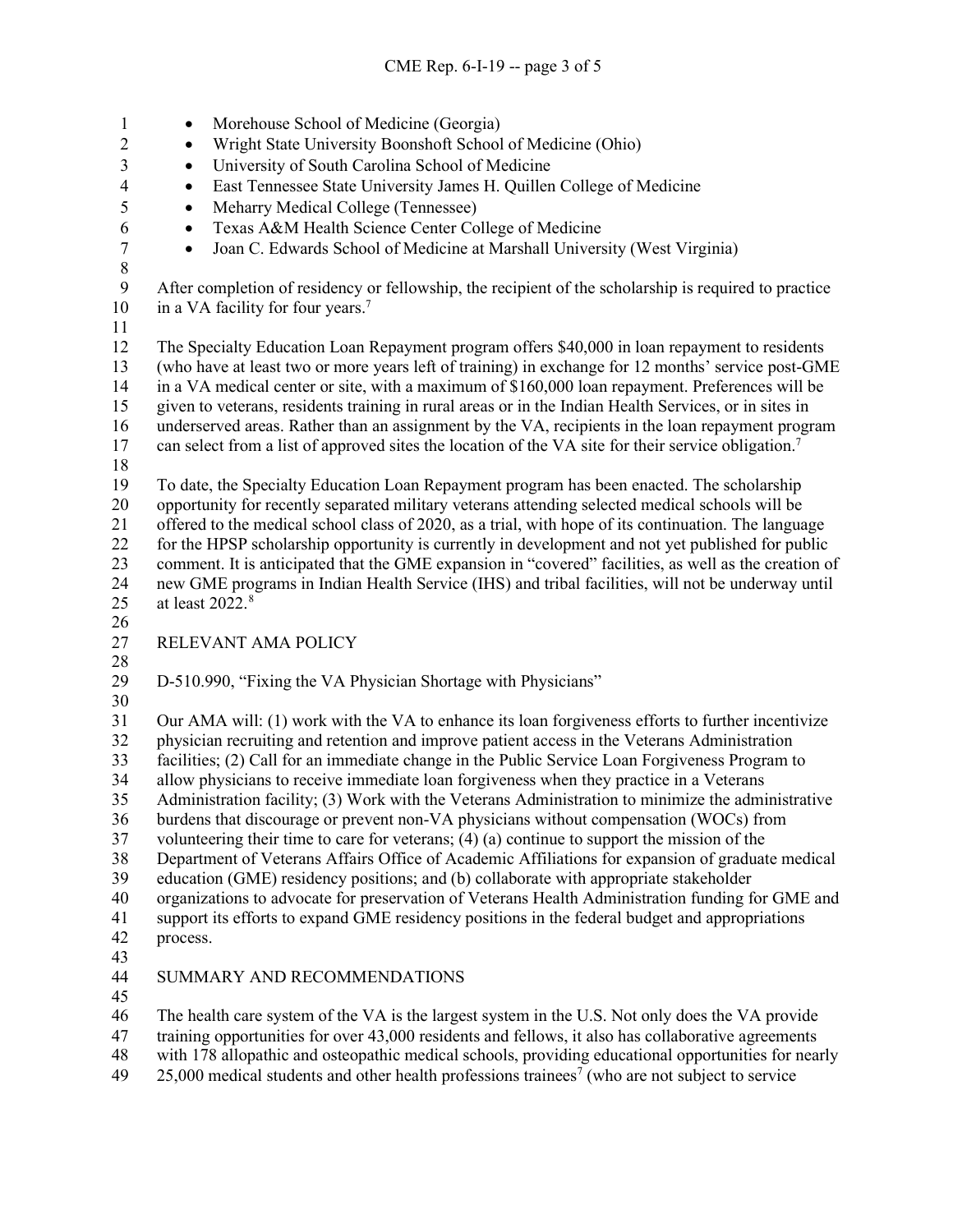| 1  | obligations upon completion of the rotation or training program). As such, the importance and         |                                                                                             |  |  |  |
|----|-------------------------------------------------------------------------------------------------------|---------------------------------------------------------------------------------------------|--|--|--|
| 2  | value of the VA to the nation's health care workforce cannot be overstated.                           |                                                                                             |  |  |  |
| 3  |                                                                                                       |                                                                                             |  |  |  |
| 4  | While other sources of financing for more GME positions have been limited, the VA's ability to        |                                                                                             |  |  |  |
| 5  | expand may reduce the effects of a forecasted physician shortage. Recently passed legislation that    |                                                                                             |  |  |  |
| 6  | enables the VA to expand opportunities for physician training within the VA, and to provide           |                                                                                             |  |  |  |
| 7  | financial assistance to eligible physicians who will then repay that assistance through service       |                                                                                             |  |  |  |
| 8  | obligation to VA and other underserved populations, will further one of the statutory missions of     |                                                                                             |  |  |  |
| 9  | the VA, which is to assist in the training of health professionals for its own needs and those of the |                                                                                             |  |  |  |
| 10 | nation.                                                                                               |                                                                                             |  |  |  |
| 11 |                                                                                                       |                                                                                             |  |  |  |
| 12 | The Council on Medical Education therefore recommends that the following recommendations be           |                                                                                             |  |  |  |
| 13 | adopted in lieu of Resolution 954-I-18 and the remainder of this report be filed:                     |                                                                                             |  |  |  |
| 14 |                                                                                                       |                                                                                             |  |  |  |
| 15 | 1.                                                                                                    | That our AMA support postgraduate medical education service obligations through             |  |  |  |
| 16 |                                                                                                       | programs where the expectation for service, such as military service, is reasonable and     |  |  |  |
| 17 |                                                                                                       | explicitly delineated in the contract with the trainee. (New HOD Policy)                    |  |  |  |
| 18 |                                                                                                       |                                                                                             |  |  |  |
| 19 |                                                                                                       | 2. That our American Medical Association (AMA) oppose the blanket imposition of service     |  |  |  |
| 20 |                                                                                                       | obligations through any program where physician trainees rotate through the facility as one |  |  |  |
| 21 |                                                                                                       | of many sites for their training. (New HOD Policy)                                          |  |  |  |

Fiscal note: \$500.